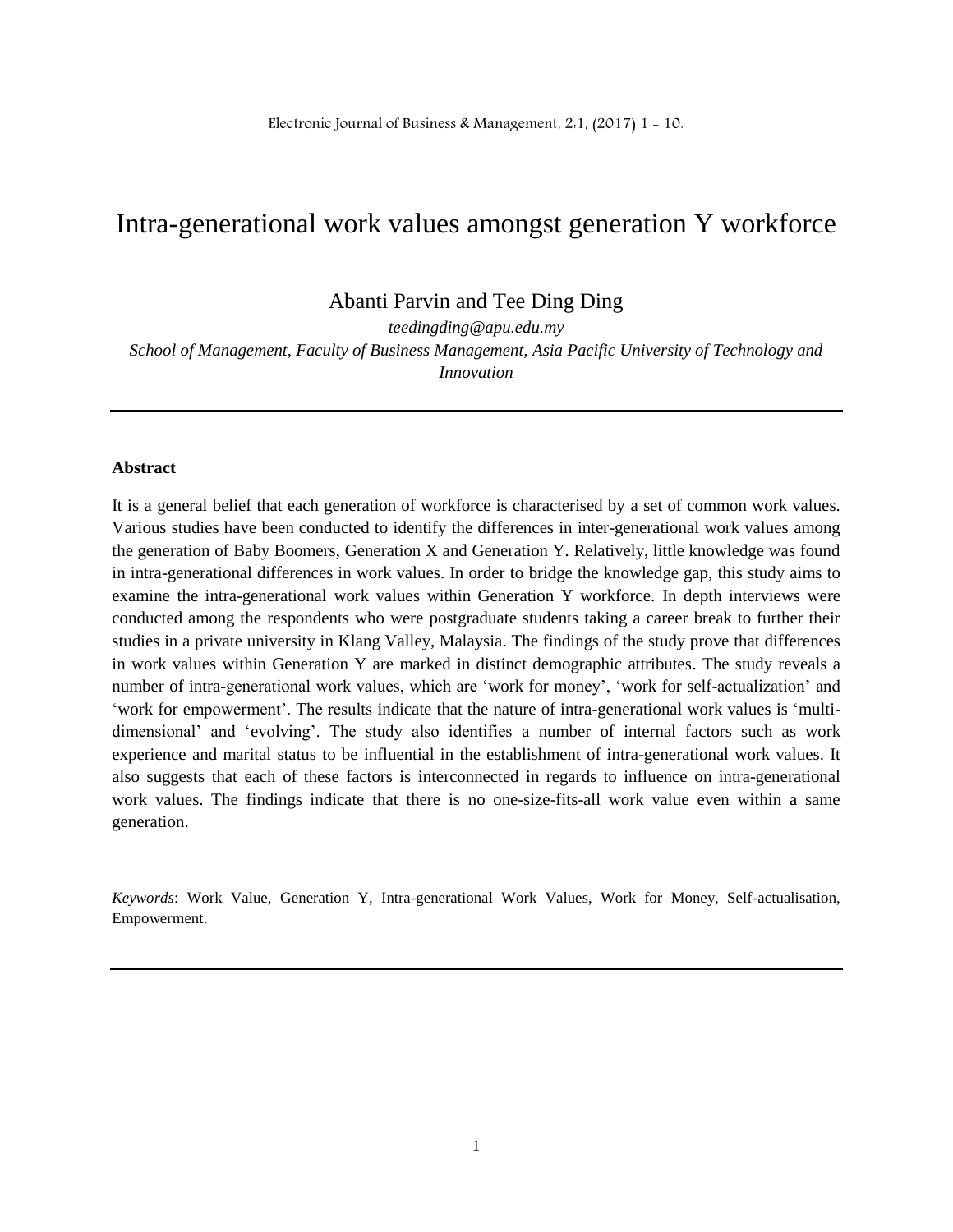#### **1. Introduction**

The modern workforce consists of employees from very distinct generations with the latest addition of Generation Y taking a prominent position in the changing world of work. Research on work values of Generation Y has proliferated in the past decade concentrating on the common values of the generation and the differences between Generation Y and other generations. It is common belief that each generation carries a set of work values which is distinctive to one another (Silva et al., 2015). Such inter-generational differences in work values are perceived to be significantly influence employees' job satisfaction and commitment. It is imperative for managers to understand the generational differences and their implications on all aspects of people management. However, the fallacy of the belief on managing employees' attitudes and behaviours based on a common set of generational values soon became apparent. Individual's work values are influenced by generational experiences, but work values are not homogenous among the same generation. The intra-generational work values change overtime and vary from one individual to another.

Past research reveals that work values of each generation are subject to influence by various internal forces (Duffy, 2010; Kaasa, 2011; Silva et al., 2015). The demographic attributes such as age, gender, nationality, marital status and professional background are distinct to each individual within the same generation. In light of this context, it is believed that differences in work values exist within each generation. Despite the recognition that demographic and social-cultural background among each generation of workforce can never be parallel, it appears that scarce research has been conducted to understand the intra-generational work values. Knowledge gap is observed in terms of intra-generational differences in work values. This study aims to bridge the knowledge gap by examining the intragenerational work values among Generation Y.

Generation Y is the fastest growing segment of the total workforce which outnumbers its precedent generations. Generation Y is perceived to have a tremendous appetite for work (Smola and Sutton, 2002). They possess different beliefs about work. Current trend shows that working adults are returning to colleges in between their work life for professional development and better income level (Battiston, Garcia-Domench and Gasparini, 2014). Executive programmes are of increasing demand due to the perception that qualification obtained through these programmes help to progress up the career ladder (Moules, 2015). The courses are costly, time consuming and individuals have to scarify their incomes from work when pursue their studies. Despite the cost incurred, individual views education as the best investment on them. This phenomenon raises question about work values of these individuals that motivate them to take such step during their work life. In order to understand the phenomenon, this study explores the nature and the distinctiveness of work values within this segment of Generation Y workforce.

This study commences with an overview on work values which contextualise the study in the relevant literature. It is followed by an outline on the research method applied in this study. The next sections include findings and discussion. It is concluded with the main findings alongside implications, limitations and recommendations for future research in the area.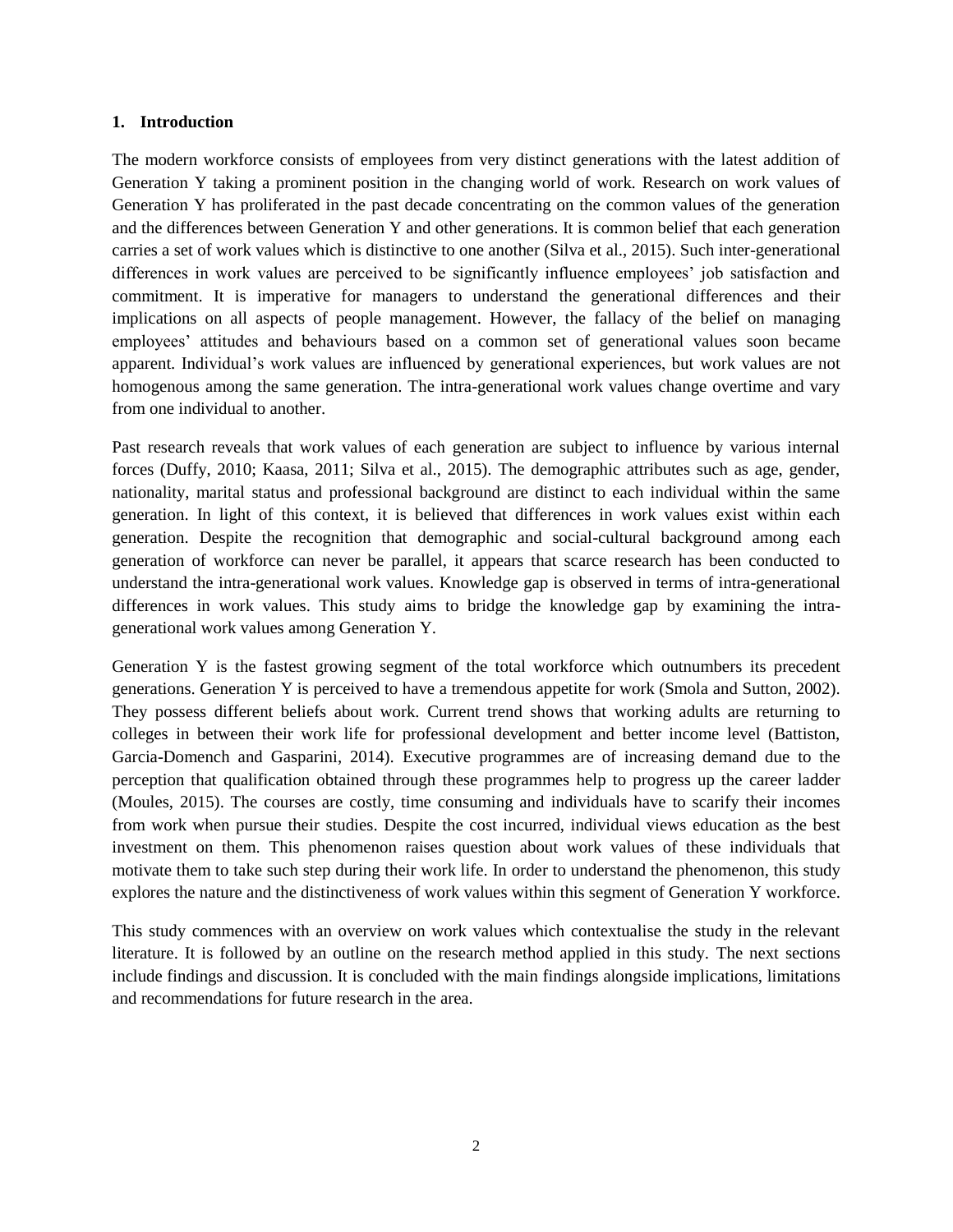#### **2. Literature Review**

Work values can be described as an expression of needs or goals which people seek to attain through financial and individual achievement from their respective profession (Kuron et al., 2015; Silva et al., 2015). These values focus on what an individual desires out of the job rather than the general outcome of a job itself (Twenge et al., 2010; Hauff and Kirchner, 2015). Among others, the sense of financial safety and job security are essential elements for most workers when it concerns their work values. In work life, these values constantly influence an individual's career choice and career development (Twenge and Campbell, 2008; Choi et al., 2013).

Over the years, studies claim that work values are the outcomes of individual's experiences and learning from their culture, society, demographic nature, and organisational attitudes. The claim indicates that individual's work values vary according to perspectives of culture and society. They can be reflection of an individual's background, education, family or social life, and any other dominant force of nature. It implies that work values may change along the different stages of life as the factors influencing work values are evolving constantly. Past studies focus on the two dimensional approaches of work values which are extrinsic and intrinsic work values (Krumm, Grube and Hertel, 2013; Hauff and Kirchner, 2015). Extrinsic work values are materialistic aspects such as income, incentives, promotion or job security. Intrinsic work values are the pursuit of self-actualization through work (Jaw et al., 2007; Parboteeah, Paik and Culle, 2009). Extrinsic work values focus on the outcomes of work in the form of tangible rewards (Warr, 2008; Twenge et al., 2010). They satisfy basic human needs and safety in work life. In contrast, an intrinsic work value focuses on intangible rewards in the form of self-interest, potential to learn and scope of creativity.

Extant literature reveals different dimensions of work values based on generations. Twenge et al. (2010) examine the differences in work values among three generations. The results suggest that the youngest generation, generation Y prefers extrinsic work values over intrinsic work values such as interesting or result oriented job. Elder generation prefers intrinsic work values such as contribution to social welfare, socialisation in the workplace. Kuron et al. (2015) claim that each generation is different in the choice of work values based on the findings from a study conducted on four generations within a same cultural setting. The research area has been proliferated with consistent findings on the inter-generational differences of work values. However, scarce research has been conducted to scrutinise the differences of work values within a single generation of workforce.

Not every individual from the same generation will carry similar work values (Macky et al., 2008) as they are influenced by different cultural, societal and demographic factors. Judging working adults of different social, political and economic background with generalised values might not be useful and effective (Kuron et al., 2015). All the more so, the current workforce is engaging in new professions and work environment that did not exist before which might influence their work values differently. It is observed that there is an increasing number of working adults who are taking a break from work to pursue their studies in higher degrees. This phenomenon raises questions on why they make such decisions during their professional life and how their work values have influenced them to do so. They might possess work values that are distinctive from their counterparts of the same generation. This set the scene for the current study to examine the intra-generational work values.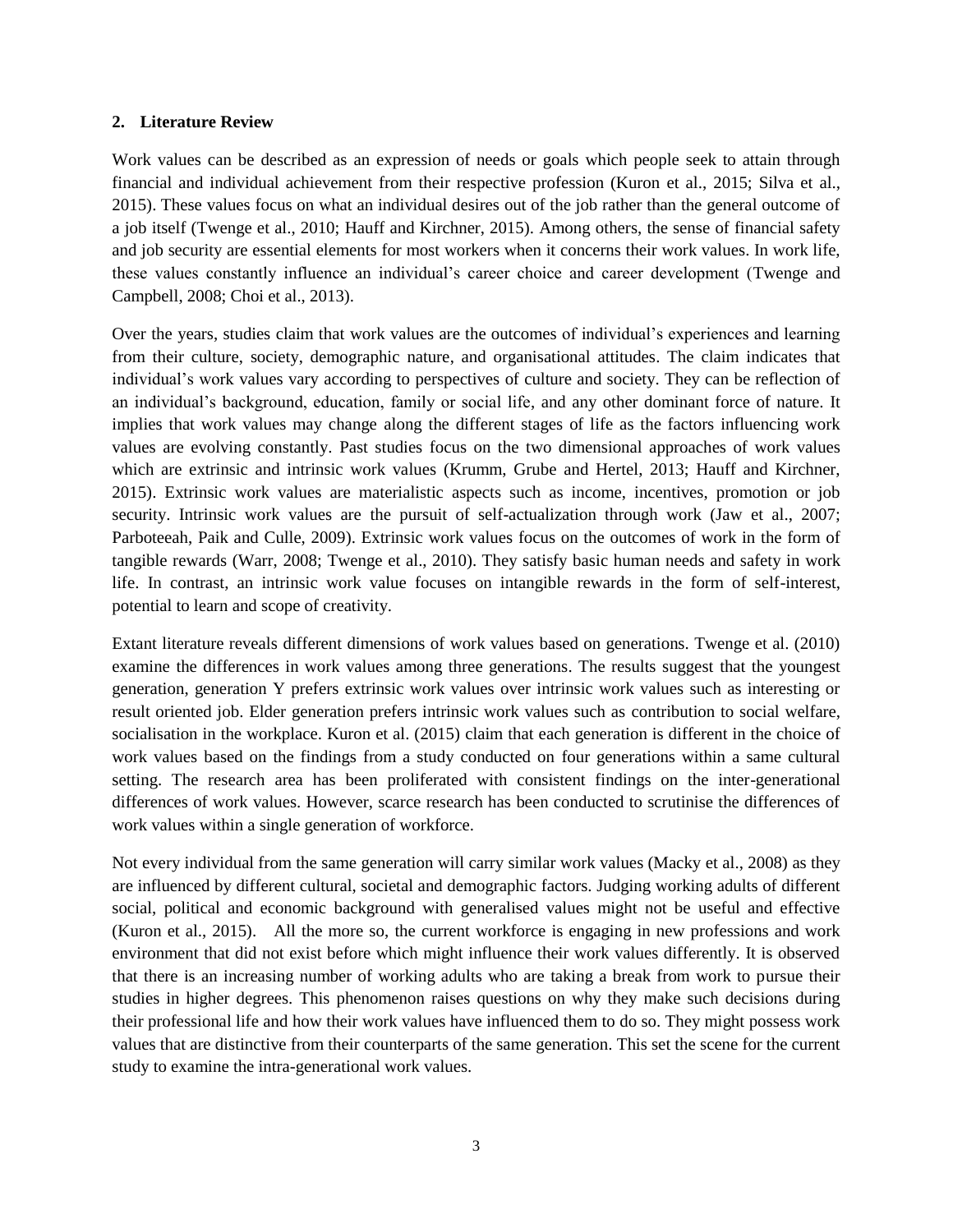#### **3. Research Method**

The case study paradigm has been one of the challenging endeavor in the field of social science (Yin, 2013), which is applied to perform this research. It is an empirical investigation of qualitative research, suitable for problems starting with a question of 'who, how or why', exploring events in a contemporary, real-life setting over a period of time through in-depth data collection from multiple sources (Farquhar, 2012; Creswell, 2013). The underlying objective of this paper is to explore and gain new insights of the intra-generational work values of Generation Y who are currently pursuing higher degree study in the midst of their career. Case study approach is adopted to obtain detailed knowledge about the subject matter through interviews. The subject does not insist on acquiring large number of respondents but the detailed knowledge of the issue through casual conversations with the respondents to understand the forces driving their choice (Bryman and Bell, 2011).

## *3.1 Sampling Methods and Samples of the Study*

The study adopts purposive sampling method. It is useful in cases where the target population is large in number and researcher is unable to interview all of them due to time and resource constraint (Etikan, Musa and Alkassim, 2015). The interviewees are full-time students of Masters Programmes from a higher education institution in Klang Valley, Malaysia. All interviewees possess prior work experience. In random, the researcher contacts the interviewees in person and conduct face to face interviews. The interviewees are of different age group, gender, marital status, nationality and professional background as depicted in Table 1. A total of 10 interviews were conducted when the data reached saturation point.

### *3.2 Data Collection Procedure*

The interviews were conducted in May 2016 on the campus. Majority of the interviews were conducted face to face, except two interviews which were conducted through online video conferences. The researcher conducted audio recording and note taking during the interviews with consents obtained from interviewees. Transcription of the audio records was performed immediately after each interview. Transcription is the first step in qualitative data analysis that interprets and represents the data collected (Davidson, 2009). It ensures the trustworthiness of the collected data and authenticity of the research findings (Tessier, 2012). Therefore, the transcription is written in the exact manner the interviewees responded during the interviews.

## **4. Findings and Discussion**

The interviewees age between 21-35 years old which falls under the age range of Generation Y. As shown in Table 1, a total of ten interviewees participated in the study. The total number of interviewees was well distributed according to gender. In terms of age profile, 20% of the total interviewees were between 21- 25 years old, 40% of the interviewees were 26-30 years old and 40% of the interviewees were 31-35 years old. With regard to the marital status, 60% of the total interviewees were married and 40% of them were single. Table 1 also depicts the years of work experience. 50% of the interviewees have 1-5 years, 20% of interviewees have 6-10 years and 30% of interviewees have 11-15 years of work experience.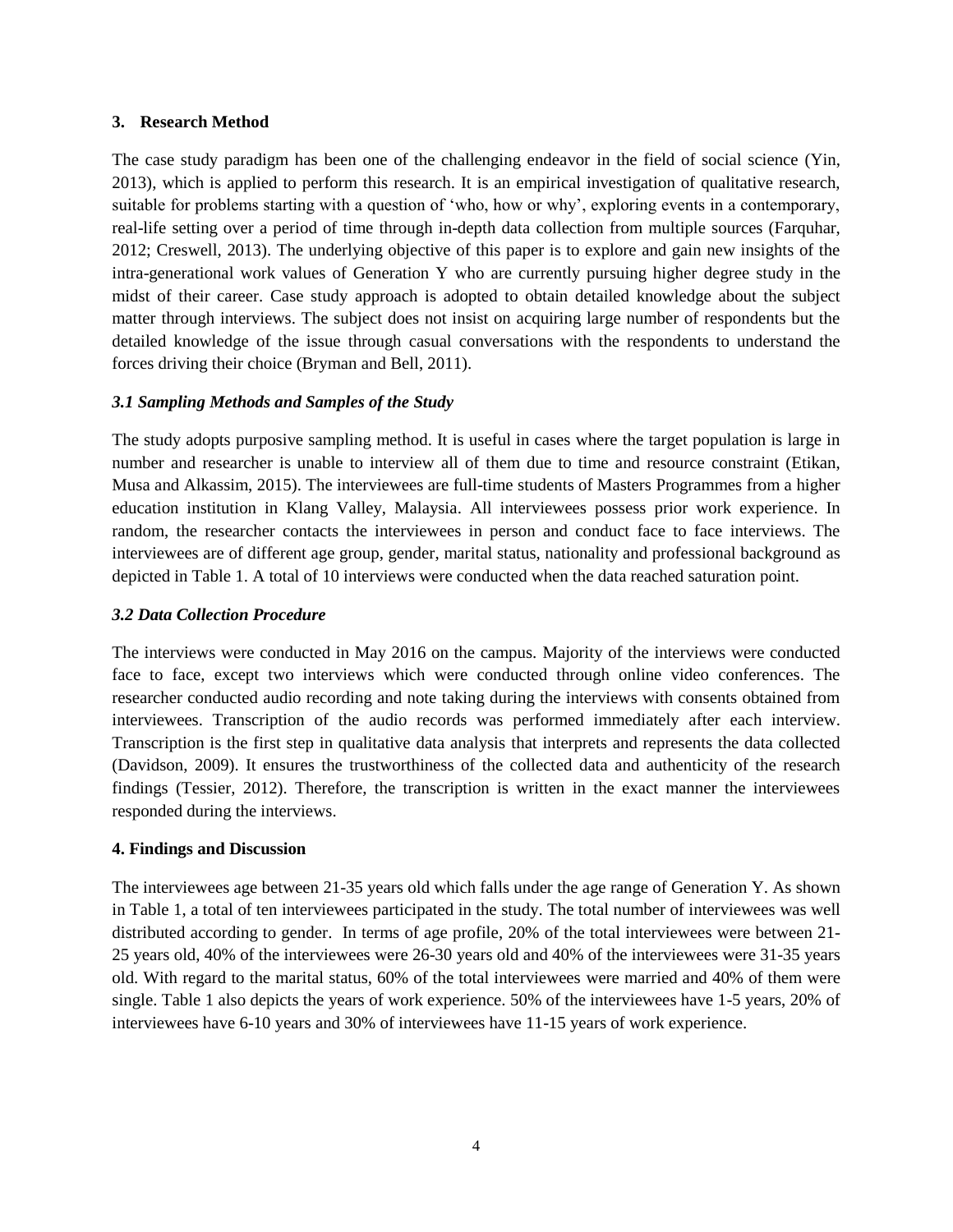| No             | <b>Interviewees</b> | Age | Gender | Marital       | Nationality | Professional    | Work       | <b>Current Field</b>        |
|----------------|---------------------|-----|--------|---------------|-------------|-----------------|------------|-----------------------------|
|                |                     |     |        | <b>Status</b> |             | Background      | Experience | of Study                    |
| 1              | A                   | 26  | F      | Married       | Maldivian   | <b>IT</b>       | 2 Years    | MSc in Technology           |
|                |                     |     |        |               |             |                 |            | Management                  |
| $\overline{2}$ | <sub>B</sub>        | 34  | M      | Married       | Kazakhstani | Finance         | 9 Years    | MBA in Euro-Asia            |
|                |                     |     |        |               |             |                 |            | <b>Business</b>             |
|                |                     |     |        |               |             |                 |            |                             |
|                |                     |     |        |               |             |                 |            |                             |
| 3              | $\mathsf{C}$        | 26  | F      | Married       | Pakistani   | <b>IT</b>       | 6 Years    | MSc in Global               |
|                |                     |     |        |               |             |                 |            | <b>Marketing Management</b> |
|                |                     |     |        |               |             |                 |            |                             |
| 4              | D                   | 29  | M      | Single        | Bangladeshi | <b>Business</b> | 4 Years    | MBA in Euro-Asia            |
|                |                     |     |        |               |             | Management      |            | <b>Business</b>             |
| 5              | E                   | 34  | M      | Married       | Tanzanian   | <b>IT</b>       | 11 Years   | MSc in Global               |
|                |                     |     |        |               |             |                 |            | <b>Marketing Management</b> |
| 6              | F                   | 24  | F      |               | Cambodian   | Marketing       | 1 Year     | MSc in Global               |
|                |                     |     |        | Single        |             |                 |            |                             |
|                |                     |     |        |               |             |                 |            | <b>Marketing Management</b> |
| $\overline{7}$ | G                   | 33  | F      | Married       | Maldivian   | Accounting      | 11 Years   | MBA in Euro Asia            |
|                |                     |     |        |               |             |                 |            | <b>Business</b>             |
| 8              | H                   | 23  | M      | Single        | Uzbekistani | <b>Business</b> | 1 Year     | MBA (General)               |
|                |                     |     |        |               |             | Management      |            |                             |
| 9              | $\mathbf{I}$        | 27  | Female | Single        | Nigerian    | <b>IT</b>       | 3 Years    | MSc in Computer             |
|                |                     |     |        |               |             |                 |            | Science                     |
|                | J                   | 34  | Male   | Married       | Sri Lankan  | IT              | 10 Years   | MBA in Euro-Asia            |
| 10             |                     |     |        |               |             |                 |            |                             |
|                |                     |     |        |               |             |                 |            | <b>Business</b>             |

**Table 1: Demographic Information of Interviewees**

Following the data analysis, intra-generational differences are found among the participants. The themes that emerged from the data are classified into two, which are 'multidimensional nature of work values', and 'evolving nature of work values'.

## *4.1 Multi-dimensional Nature of Work Values*

Past studies on multi-dimensional nature of work values claimed that individual's experiences from culture, society, demographic attributes, spiritual beliefs or organisational attitudes result in intergenerational differences of work values (Twenge, 2000; Lewis and Hardin, 2002; Silva, 2015; Kuron et al., 2015). However, the current study reveals that the multi-dimensional of work values is also found within Generation Y. From the findings, some prominent notions are found as a metaphor of multidimensional work values among generation Y work force. These are described as 'work for money', 'work for self-esteem' and 'work for empowerment'.

## *4.1.1 Work for Money*

Materialistic components such as income, incentives and promotions are favoured by working adults in every generation (Jaw et al., 2007; Warr, 2008; Parboteeah et al., 2009; Twenge et al., 2010; Carlstrom and Hughey, 2014). The findings show that intra-generational work values of this particular cohort of Generation Y are also influenced by extrinsic work values such as financial support and security. 'Work for money' shows its diversified notion in terms of gender and marital status. Among Generation Y, men value financial establishment and security more compared to women. Married adults value highly financial security whereas the single adults focus on career advancement.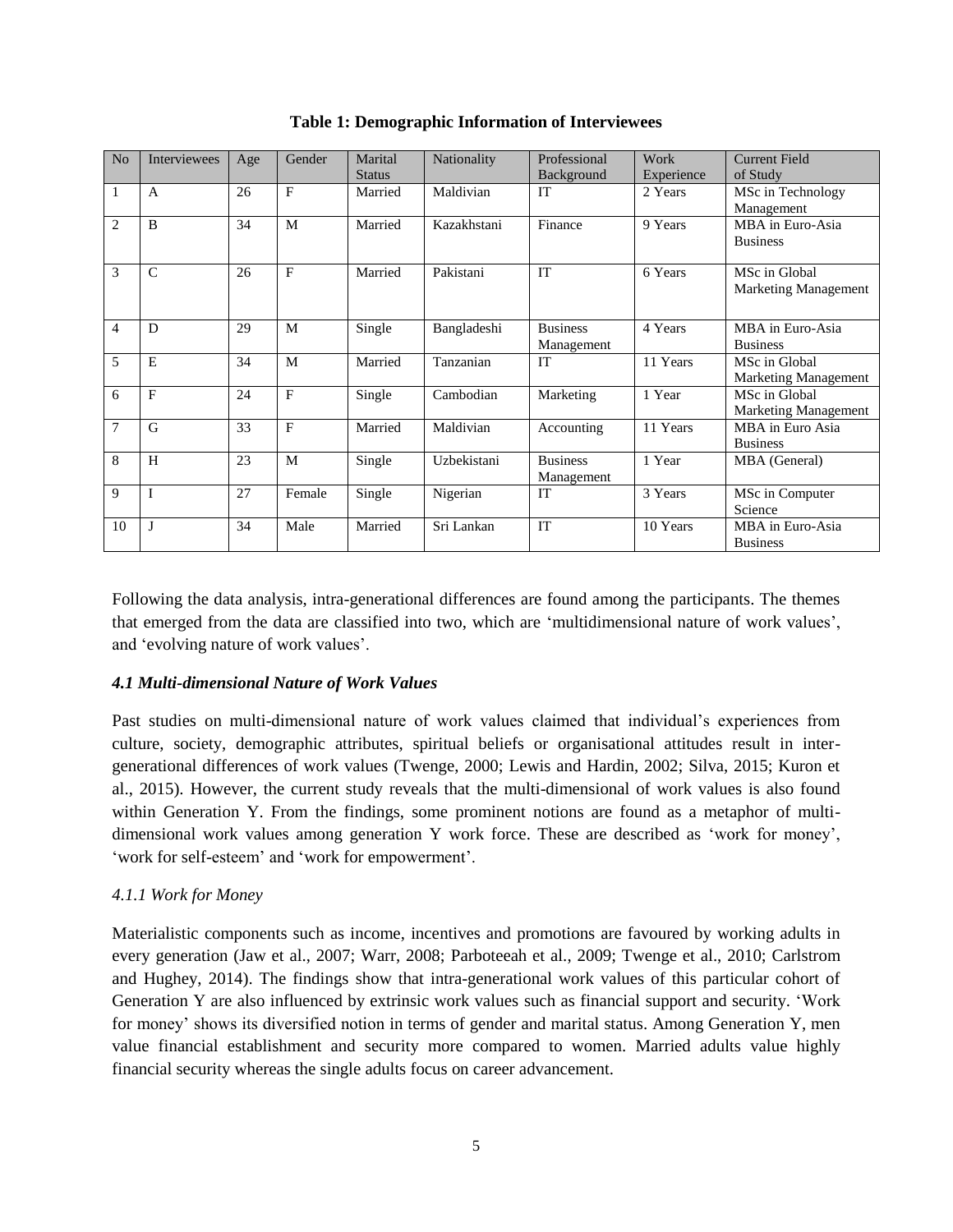Further analysis reveals that these interviewees 'work for money' due to different priorities. 'Family responsibilities', 'children's future', and 'financial independence' gradually influence work values of Generation Y. The married adults with lengthy work experience emphasise family responsibility as a key factor to 'work for money'. In terms of family responsibilities, children's future is the main drive in the pursuit of 'work for money'. To this group of adults, a long-term establishment of financial security for their family and children is the major concern. The excerpt from interview:

*"If you ask me why I work, it is the obvious reasons. I have a family and children to support… I work for my family, our financial security and for my children's prosperous future." (Interviewee B)*

It is also observed that women interviewees and interviewees who are not married have shown a positive attitude towards 'work for money' as they seek financial independence from their work life.

# *4.1.2 Work for Self-actualisation*

Self-actualization is intrinsic work value that satisfies the non-materialistic needs (Twenge et al., 2000; Kuron et al., 2015). It works as a form of satisfying inner self of working adults. Warr (2008) applies Maslow's theory of self-actualisation to intrinsic work values as work provides a sense of independence and freedom to individuals. The current study shows that individuals of different cultural and demographic background work to obtain the state of self-actualisation in the form of freedom and independence. The young adults with less years of work experience and some women adults attain the state of self-actualisation through their work outcome. This work value controls their career choices till they reach the state of satisfaction.

# *"I work for myself. I work because it gives me sense of freedom, responsibilities and independence." (Interviewee C)*

For women, the driving forces to carry this work value are to feel freedom and independent. In some social contexts, women are still underprivileged. As a result, self-actualisation is one of the work values that provide women a sense of independence and freedom in the society they belong to.

*"The background I came from, girls are more dominated by men in many ways. So work gives me a sense of freedom, accomplishment and empowerment." (Interviewee C)*

# *4.1.3 Work for Empowerment*

The results show that women working adults of Generation Y are determined to work for the purpose of empowerment compared to men. As this study is conducted in an Asian context, it is to be noticed that in many parts of this region, societies are highly dominated by men (Cooke, 2011). The society, to some extent fails to provide women with enough sense of empowerment and freedom. Therefore, a large number of female interviewees expressed that work has given them opportunity to feel free, empowered and secure a better future as evidenced by the excerpt of interviewee C above. In addition, interviewee G said:

*"I have always fulfilled my responsibilities in both personal and professional life. For me, work is not only financial security but it's for my own empowerment."*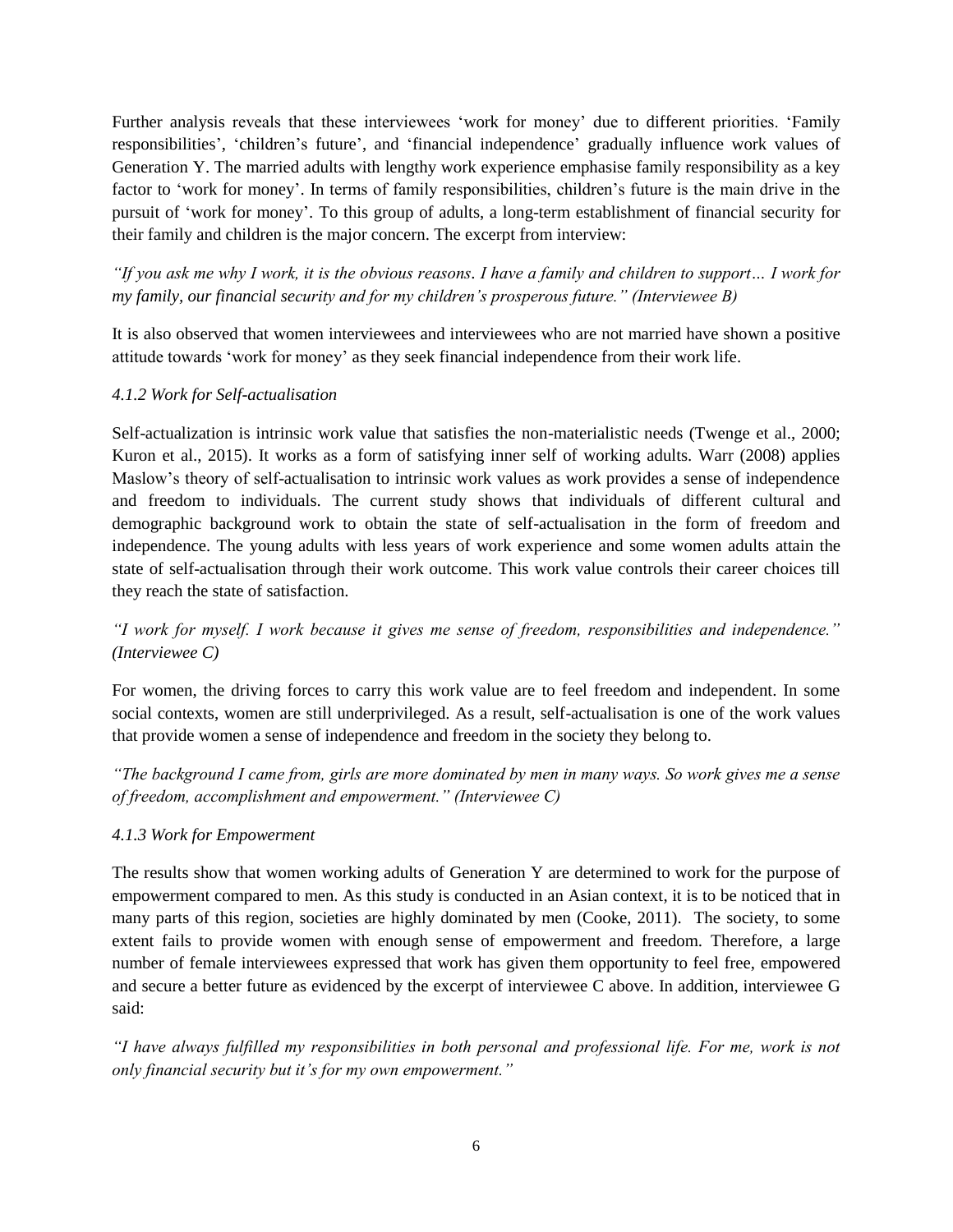From the discussion above, the intra-generational work values of Generation Y can be explained by referring to the concept of 'work centrality'. Work centrality is the situation where the role of work is central to any other roles of life (Harpaz, 1985). As work provides financial support and security, it is given high importance by working adults and helps establish an individual identity. As a large number of Generation Y adults work for money, work occupies the most important role in their everyday life.

It is a common idea that individuals work for the purpose of fulfilling their basic needs. However, individuals are unlikely to stop working even in a stable financial situation. Individuals of the current study are changing their fields of work in order to venture into their preferred profession. Women, on the other hand, are determined to work for the purpose of empowerment. In contrast, some young individuals work for self-actualisation. Within the generation, these differences of choices and purposes towards work mark the multi-dimensional nature of intra-generational work values of Generation Y.

# *4.2 Evolving Nature of Work Value*

The findings suggest that Maslow's hierarchy of needs can be applied to explain the value of 'work for money'. According to Maslow, the initial stage of work fulfils the basic needs of an individual (Silva et al., 2015; Kuron et al., 2015). Gradually the needs develop from basic to belonging and safety needs. It implies that most individuals begin to work for the fulfilment of basic need and reach the stage of belonging and safety needs. Next stage is the need for belongingness and love, which the interviewees received through building a family life and achieving financial security for them. Individuals who are stable financially with lengthy work experience continue to work for accomplishment. They want to build self-esteem or self-actualization. Female working adults want to pursue empowerment to gain the feeling of accomplishment. The excerpt below reveals how work values evolved.

*"When I was in school, I started working for some extra pocket money. Later as years passed, I felt I can support my family by paying my tuition fees or at least some amount of it. It made me feel independent and responsible. I loved the sense of independence work gave me." (Interviewee G)* 

The evolving nature refers to how every aspect of environmental factors are changing and altering day by day which in turn influences the work values of individuals. The major factors which influence the evolution of work values are categorised into internal factors, which are work experience and marital status. Each of these internal factors is linked to each other simultaneously.

# *4.2.1 Work Experience*

Individuals in their early stage of life and career, perceive certain work values. The findings show that organisational setting and other environmental forces are highly influential. In the process of gaining work experience their preferences about life and career changes. In the initial stage of their career, work for passion plays a vital role. Once the individuals gain work experience and develop family responsibilities, their values change further. At this state, financial security gains major importance. Some individuals of Generation Y prefer to change their field or migrate to a better economy for better career opportunities.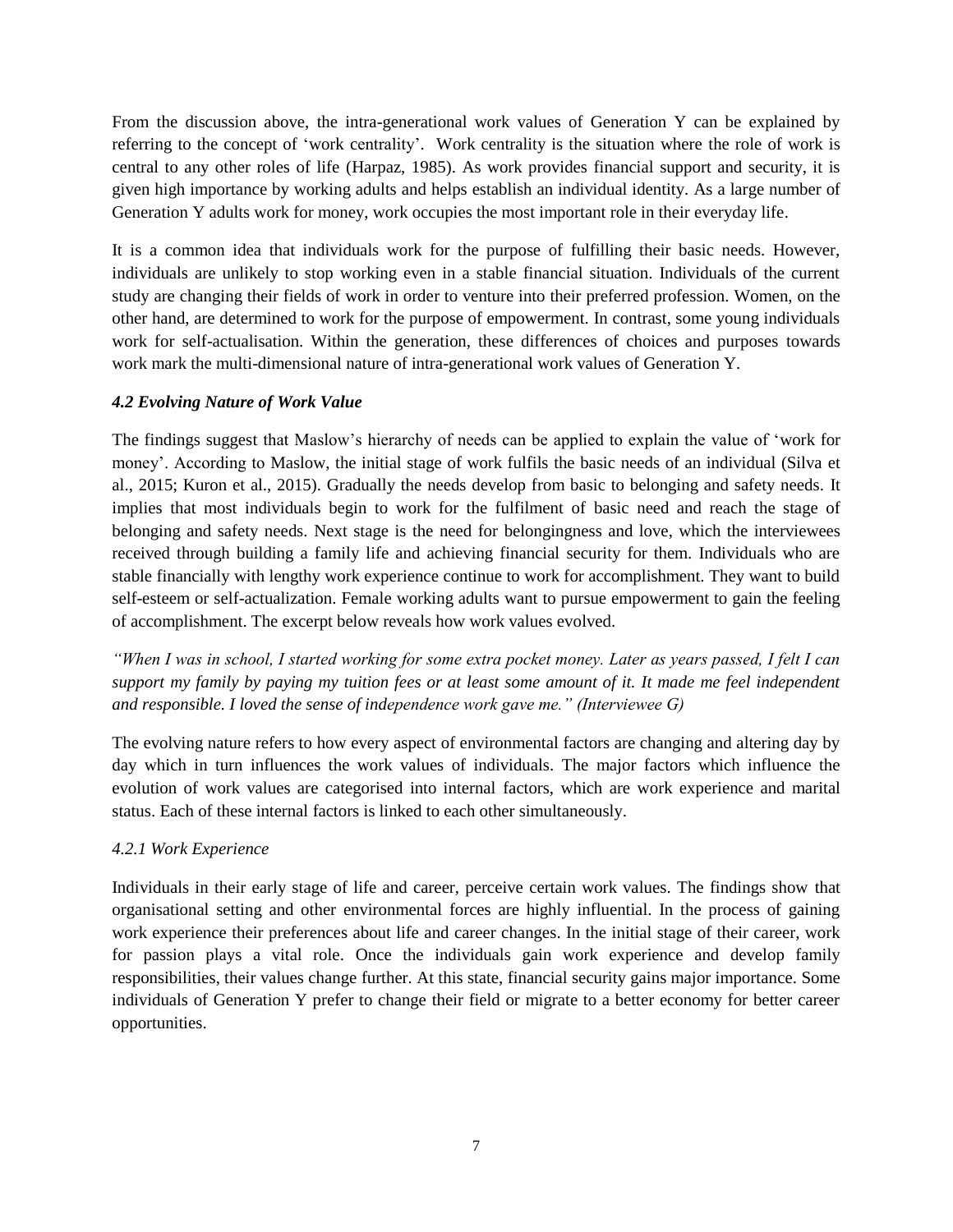#### *4.2.2 Marital Status*

The findings shows that work values of single and married working adults vary from each other among Generation Y. Their preferences, choice of profession and decision making are somewhat influenced by their marital status. Married individuals are more family oriented and opt to gain financial achievement. They have a more practical outlook of family life and work life. The sense of responsibility towards family and children's future plays a major role in the lives of these Generation Y working adults. Individuals who are single tend to achieve self-esteem and independence through work life. A single adult makes decisions for oneself whereas a married adult concerns about family. The journey from a single person to a married person evolves the nature of work values within an individual.

#### **5. Conclusion**

As versatile as the Generation Y workforce is, the work values of these working adults are different from each other in many aspects. Taking a career break to pursue higher degree is driven by the desire to enhance the values that can be derived from working. The intra-generational work values that emerge from the current study are 'work for money', 'work for self-actualisation' and 'work for empowerment'. 'Work for money' is a prominent extrinsic work value which shows that money and incentives are primary concern of most Generation Y adults. The demographic attributes such as marital status and gender plays an influential role in it. Married male individuals favour extrinsic work values due to their family responsibilities and long term perspectives of children's future. 'Work for self-actualisation' is an intrinsic work value favoured by single men and female adults. Women in some societies encounter social barriers to be independent and free. Hence, this intrinsic work value motivates them to work for selfactualisation. Single men on the other hand, are diverted to self-actualisation for building a career of their own choice to satisfy their mind rather than their financial needs. The 'work for empowerment' is another intrinsic work value, mostly seen in women from a cultural setting where gender discrimination exists.

The study identifies two distinct natures of intra-generational work values within Generation Y. These are 'multi-dimensional nature' and 'evolving nature'. Multi-dimensional nature of work values clarifies how various forces of environment and demographic aspects result into establishing work values. Working men with family responsibilities have extrinsic work values in contrast to women. Intrinsic work values such as self-esteem and empowerment show its importance among young working adults. Women seem to believe more in intrinsic work values to a large extent.

The evolving nature of work value explains how work values evolve the same way the society and culture do. Two internal factors which contribute to intra-generational differences of work values are work experience and marital status. A young and single adult is eager to experience working in their preferred field for the sake of passion. Individuals who have long work experience and married with family responsibilities are less likely to take the risk or experiencing a new innovative profession. This way, the work values evolve throughout the period of time and experience in the field of work.

The working adults of generation Y are from different societies, nationalities, age groups, gender, marital status and professional background. It is evident that each and every aspect of the background influences the work values of Generation Y, yet in a dissimilar manner. There is no common yardstick that can be used to understand work values of this versatile workforce. The current study reifies that intragenerational difference of work values among Generation Y exist.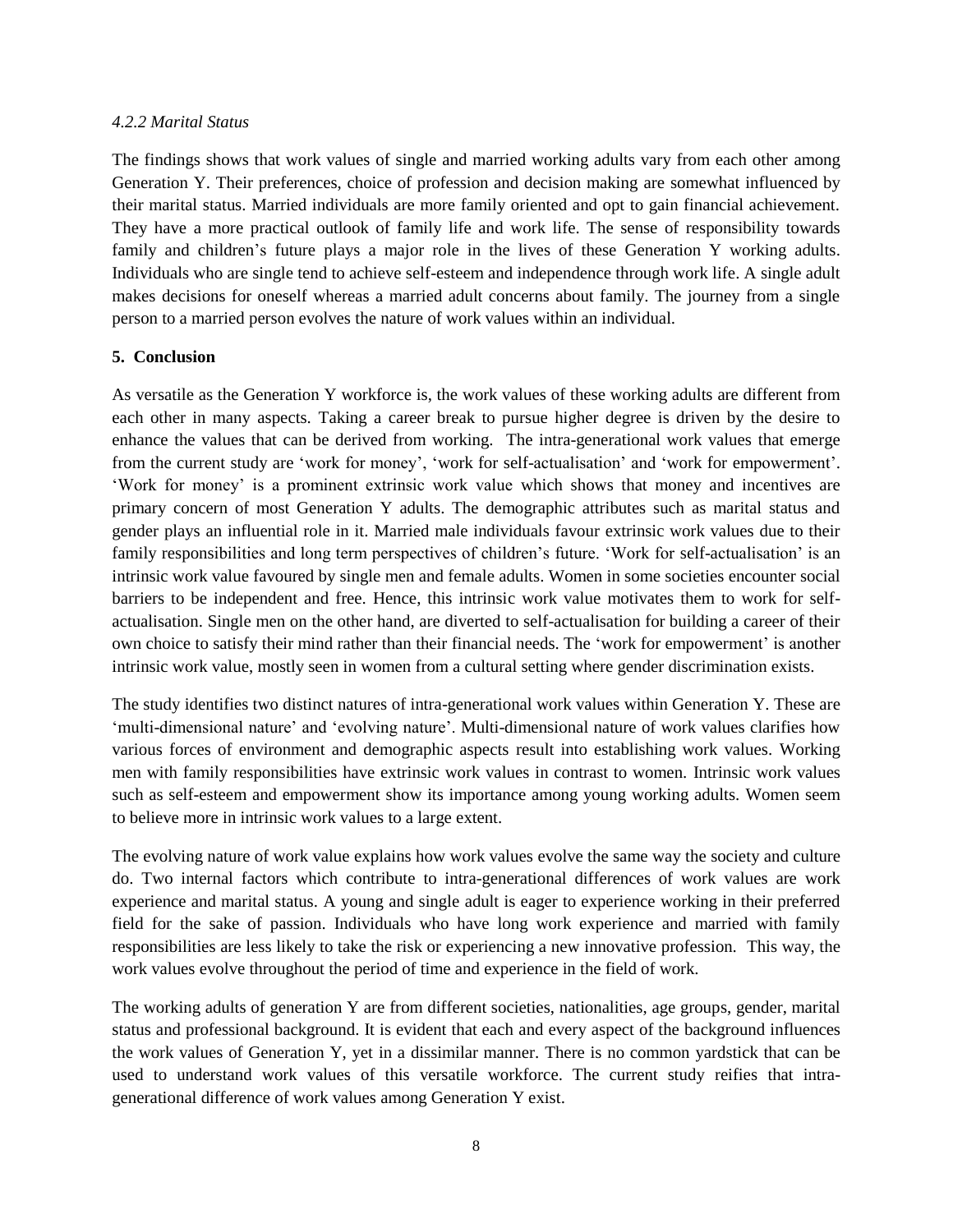The findings of this study offer important contribution to the managerial policy making for business institutions. As the findings show that 'work for money' still holds a major importance to Generation Y, policy makers on human resource matter may focus on the incentive scheme to motivate the employees. In the theoretical perspective, this study contributes to literature with new insights on intra-generational work values which have been overshadowed by the established research on inter-generational work values. However, it is acknowledged that current findings are preliminary indications of the subject matter and it is not the intension to generalise its findings due to the limitation caused by a small sample size.

In conclusion, it will be helpful to conduct further research on these findings in the context of different field of work, nationality, gender or cultural aspect. Further study can be performed on a larger number of interviewees and locations to establish a firm idea about differences within Generation Y. The findings can be extended to study Generation Y workforces of different societies across the work and identify the differences that each socio-cultural context offers. Furthermore, a quantitative approach on survey based questionnaire can also be conducted to gain more insights on this matter.

#### **References**

Battiston, D., Garcia-Domench, C. & Gasparini, L. (2014). Could an increase in education raise income inequality? Evidence for Latin America. Latin American Journal of Economics. 51 (1). pp. 1-39.

Bryman, A. & Bell, E. (2011). Business research methods. 3rd edn. Oxford: Oxford Univ. Press.

Carlstrom, A. & Hughey, K. (2014). Exploring work values: helping students articulate their good (work) life. NACADA Journal. 34 (2). pp. 5-15.

Choi, B., Kim, B., Jang, S., Jung, S., Ahn, S., Lee, S. & Gysbers, N. (2013). An individual's work values in career development. 50(4). pp. 154–165.

Cooke, L. (2011). Gender-class equality in political economies: perspectives on gender. Contemporary Sociology. 41 (4). pp. 481-483.

Creswell, J. (2013). Research design: qualitative, quantitative, and mixed methods approaches. Los Angeles: SAGE Publications.

Davidson, C. (2009). Transcription: imperatives for qualitative research. International Journal of Qualitative Methods. 8 (2). pp. 35-52.

Duffy, R. (2010). Spirituality, religion, and work values. Journal of Psychology and Theology. 38 (1). pp. 52-61.

Etikan, I., Musa, S. & Alkassim, R. (2015). Comparison of convenience sampling and purposive sampling. American Journal of Theoretical and Applied Statistics. 5 (1). pp. 1-4.

Farquhar, J. (2012). Case study research for business. London: SAGE.

Harpaz, G. (1985). Learning by a dominant firm. Managerial and Decision Economics. 6 (1). pp. 59-63.

Hauff, S. & Kirchner, S. (2015). Identifying work value patterns: cross-national comparison and historical dynamics. International Journal of Manpower. 36 (2). pp. 151-168.